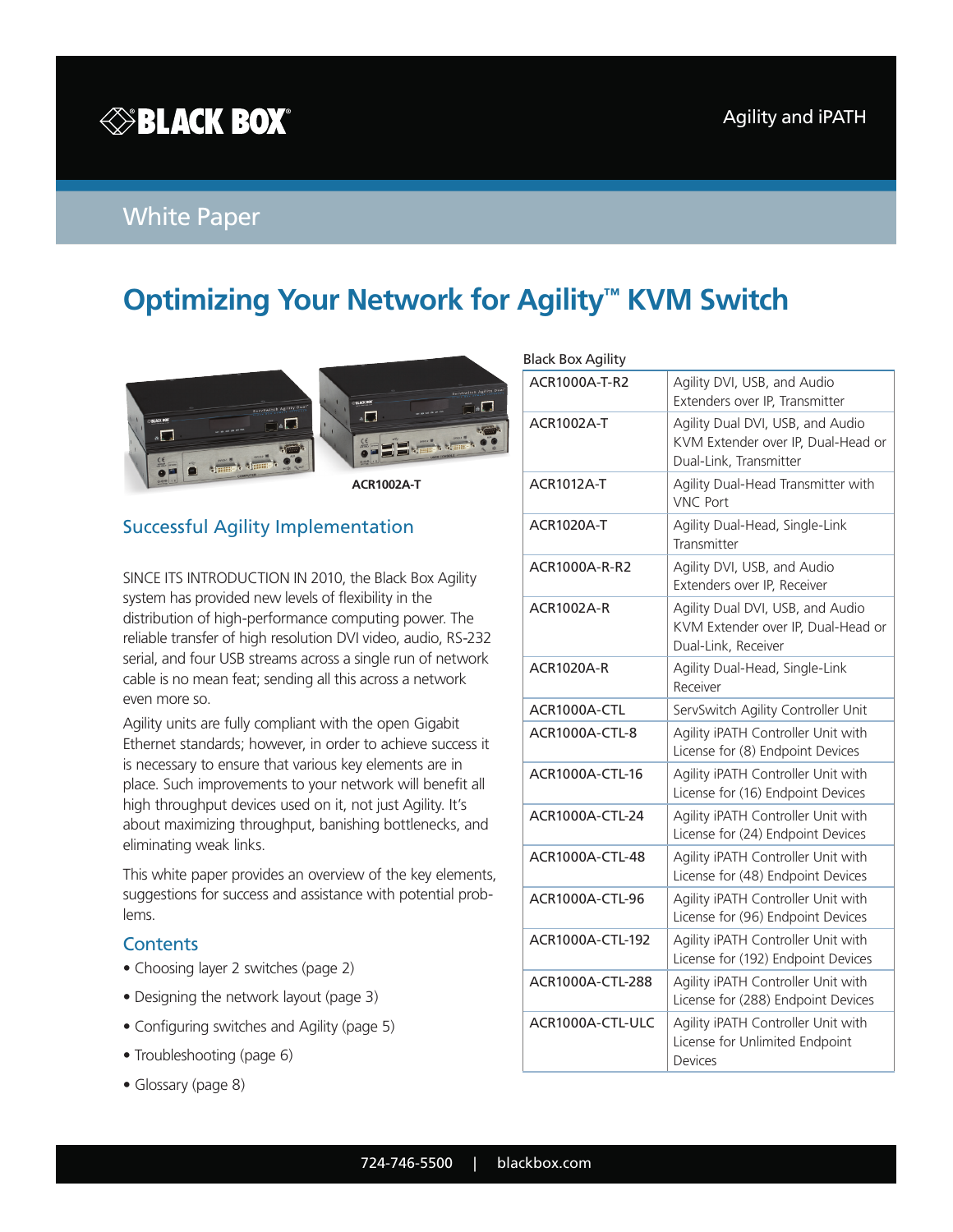## Choosing layer 2 switches

This section provides various general and specific recommendations for switches to use with Agility; however, there is no substitute for testing in real-world situations.

#### General recommendations

There are certain minimum features that you need to ensure:

- Gigabit (1000 Mbps) or faster Ethernet ports,
- Support for IGMP v2 (or v3) snooping,
- Support for Jumbo frames (packets) up to 9216-byte size,
- High-bandwidth connections between switches, preferably Fiber Channel.

#### Additionally:

- Look specifically for switches that perform their most onerous tasks (e.g., IGMP snooping) using multiple dedicated processors—i.e., the tasks are carried out in custom Agility hardware rather than software routines on a general processor.
- Check the maximum number of concurrent "snoopable groups" each switch can handle and ensure that they meet or exceed the number of Agility transmitters that will be used to create multicast groups.
- Check the throughput speeds of the switch. Ensure that each port is full-duplex (i.e. bi-directional communication) and that the up and downstream data speeds for each port are 1 Gigabit per second.
- Wherever possible, use the same switch manufacturer throughout a single subnet and, if possible, the same model of switch—this will simplify configuration and lessen the chances of compatibility issues.

• When choosing Layer 3 switches for the network, at least one must be capable of operating as an IGMP Querier.

#### IGMP and internal switch design

In recent years, the number of Layer 2 switches that support IGMP snooping has proliferated; however, there is a wide variance in performance between the most effective and the least.

In order to take a peek at (snoop) IGMP messages, Layer 2 switches are required to do something they were not originally designed for: Deciphering every data packet at Layer 3 in order to read the logical addressing and multicast instructions. This requires considerably more processing horsepower than their normal day-job of reading physical MAC addresses at Layer 2.

Implementing IGMP snooping on a low-end switch with a slow processor can cause severe performance problems when data is transmitted at high data rates and/or there are multiple IGMP groups to be monitored. If a switch cannot keep pace, it will cause backlogs where large numbers of data packets are arbitrarily discarded and/or it resorts to sending all multicasts to all ports—causing multicast flooding. Either way, this results in slow video updates and a poor user experience.

## The trouble with multicasting.

Where an Agility transmitter is required to stream video to two or more receivers, multicasting is the method used.

Multicasting involves the delivery of identical data to multiple receivers simultaneously without the need to maintain individual links. When multicast data packets enter a subnet, the natural reaction of the switches that bind all the hosts together within the subnet is to spread the multicast data to all of their ports. This is referred to as Multicast flooding and means that the hosts (or at least their network interfaces) are required to process plenty of data that they didn't request. IGMP offers a partial solution.

IGMP (Internet Group Management Protocol) was developed to help prevent flooding by requiring individual hosts to opt into multicasts. It also provided a mechanism for routers to determine whether any hosts located within their subnet still wished to receive the multicasts. However, this only has an effect at the gateway to the subnet—so if one host requests a multicast, all hosts within the subnet would also receive it.

#### A solution: IGMP snooping.

Cue a development in the switches that glue together all the hosts within a subnet: IGMP snooping. IGMP snooping means these layer 2 switches now have the ability to take a peek at the instructions that help routers to do their job. As a result, the switches can then determine exactly which of their own hosts have requested to receive a multicast—and only pass on multicast data to those hosts.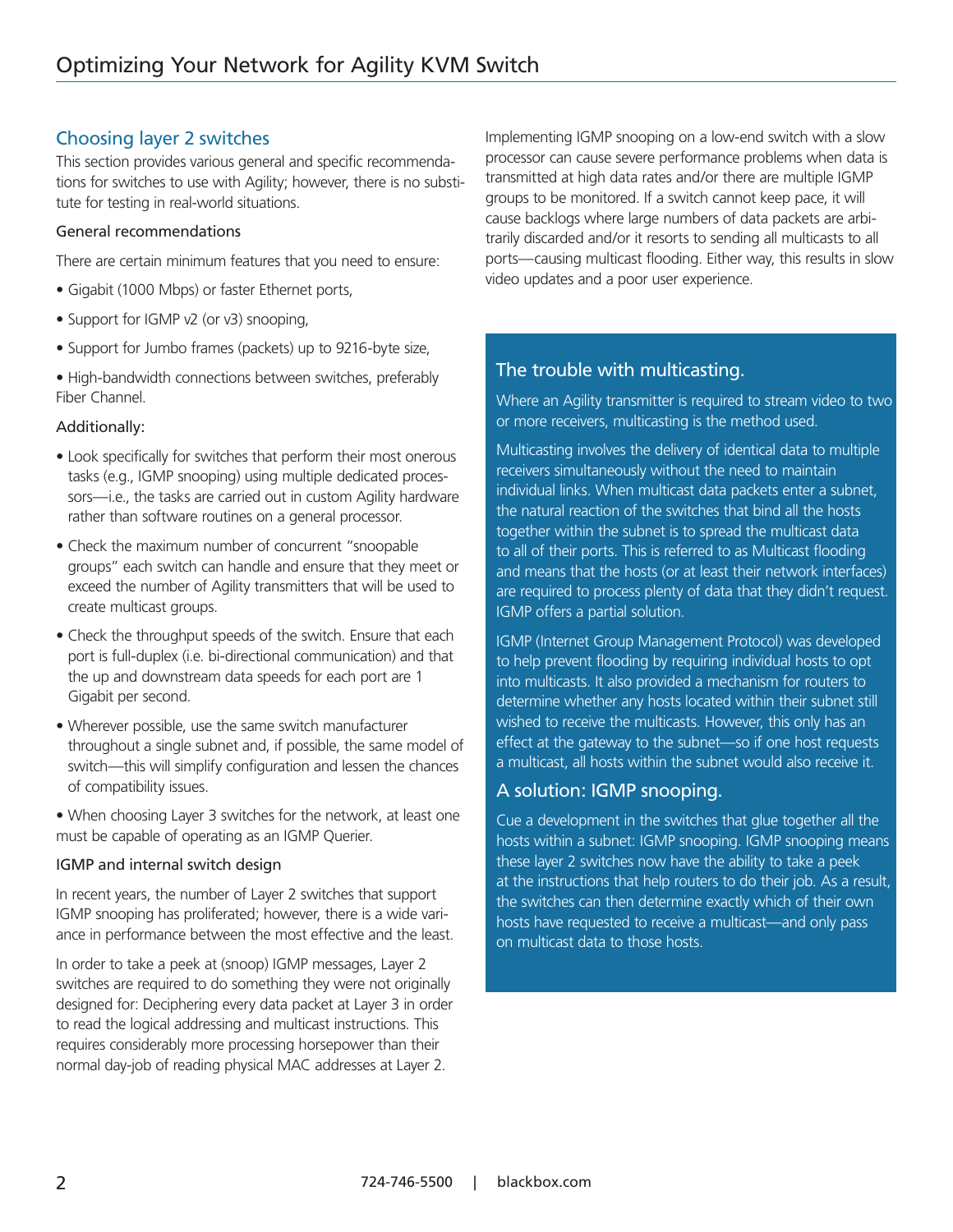#### A quick note about Layer 3 switches and multicast routing

A key component of subnets used for multicast distribution is the multicast router. This device plays a vital coordinating role in ensuring that network traffic is delivered to the correct Layer 2 switches and the hosts connected to them. Increasingly, the role of router is being fulfilled by Layer 3 switches, particularly for private networks that do not require links to wider external networks. When selecting a Layer 3 switch for your network, ensure that it can operate as an IGMP Querier and also has sufficient capacity for the size of your subnet.

#### Specific Layer 2 switches known to work with Agility

The following models have been tested and found to produce favorable results:

- Cisco 2960
- Cisco 3750
- Cisco 4500
- Cisco 6500
- Extreme Networks X480
- HP Procurve 2810
- HP Procurve 2910

For specific details on configuring each of these switches for efficient operation with Agility, refer to the Switch setups section.

## Designing the network layout

Selecting the right kind of switches is the first stage; ensuring they are laid out correctly is the next.

#### General recommendations

- The general rule is: Keep it flat. This means adopting a basic line cascade structure with a flat structure rather than a pyramid or tree arrangement.
- Keep the distances between the switches as short as possible.
- Ensure sufficient bandwidth between switches to eliminate bottlenecks.
- Where the controller box is used to administer multiple Agility transceivers, you must ensure that the Agility Controller box and all the Agility units under its control are located within the same subnet.
- Do not use VGA-to-DVI converters; instead, replace VGA video cards in older systems with suitable DVI replacements. This is because VGA-to-DVI converters create sufficient background noise (even in static images) that an Agility transmitter would be forced to send all of every video frame, thus creating large amounts of unnecessary network traffic.
- Where more than ten Agility units will be used on a subnet, create a private network, i.e., no competing traffic from other network devices.

#### Layouts

The main problem with a pyramid or tree layout is that essential IGMP traffic issued by the Querier device (the multicast router) at the top of the pyramid will only travel down each leg of the pyramid. What this means is that an Agility unit located in one leg cannot communicate with an Agility unit situated in another leg.

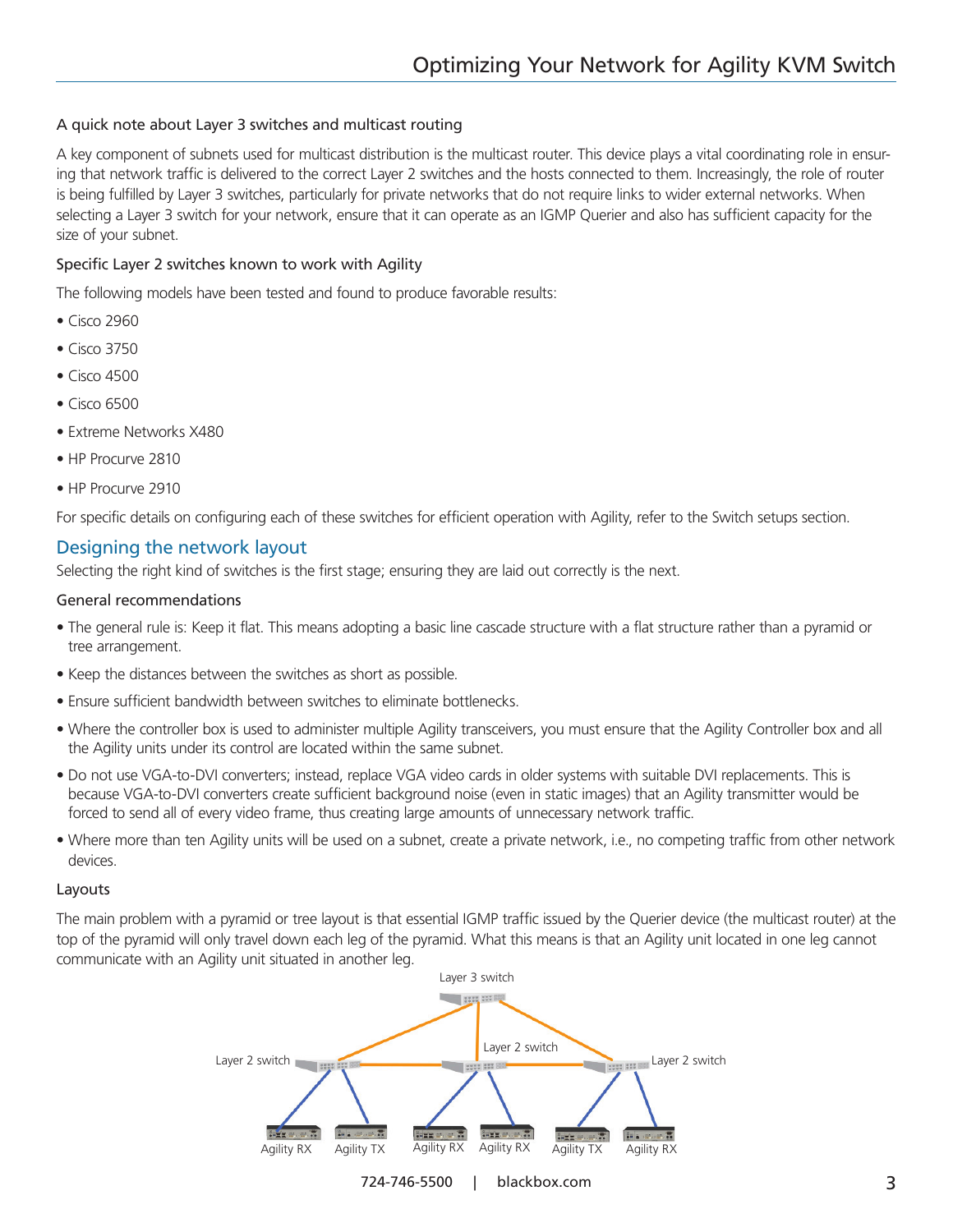The advantage of arranging switches as a line cascade is that the communication links between them effectively form a simple bus structure that avoids the IGMP traps encountered by the pyramid arrangement.



A significant requirement in line cascades is the need for sizable bandwidth between the switches in order to provide redundancy and in so doing prevent data bottlenecks. When linking 48 port switches, generally a 20 GB link bandwidth is required between the multicast router and the first switch. A 10 GB link bandwidth is then required between the first and second switches. The reason for this becomes clearer when data paths are added to the diagram.



The streaming output from any transmitting device must travel up to the Querier, even if a recipient is located on the same switch as the transmitter. Given that the top layer 2 switch must also pass up and down all data from the lower switch, this is the reason for its double bandwidth link with the L3 switch.

The links between switches could either be multiple Gigabit Ethernet connections or, more favorably, fibre channel connections. Due to the interlink bandwidths required to prevent bottlenecks, we strongly recommend that there be no more than two cascade levels in any single line cascade arrangement.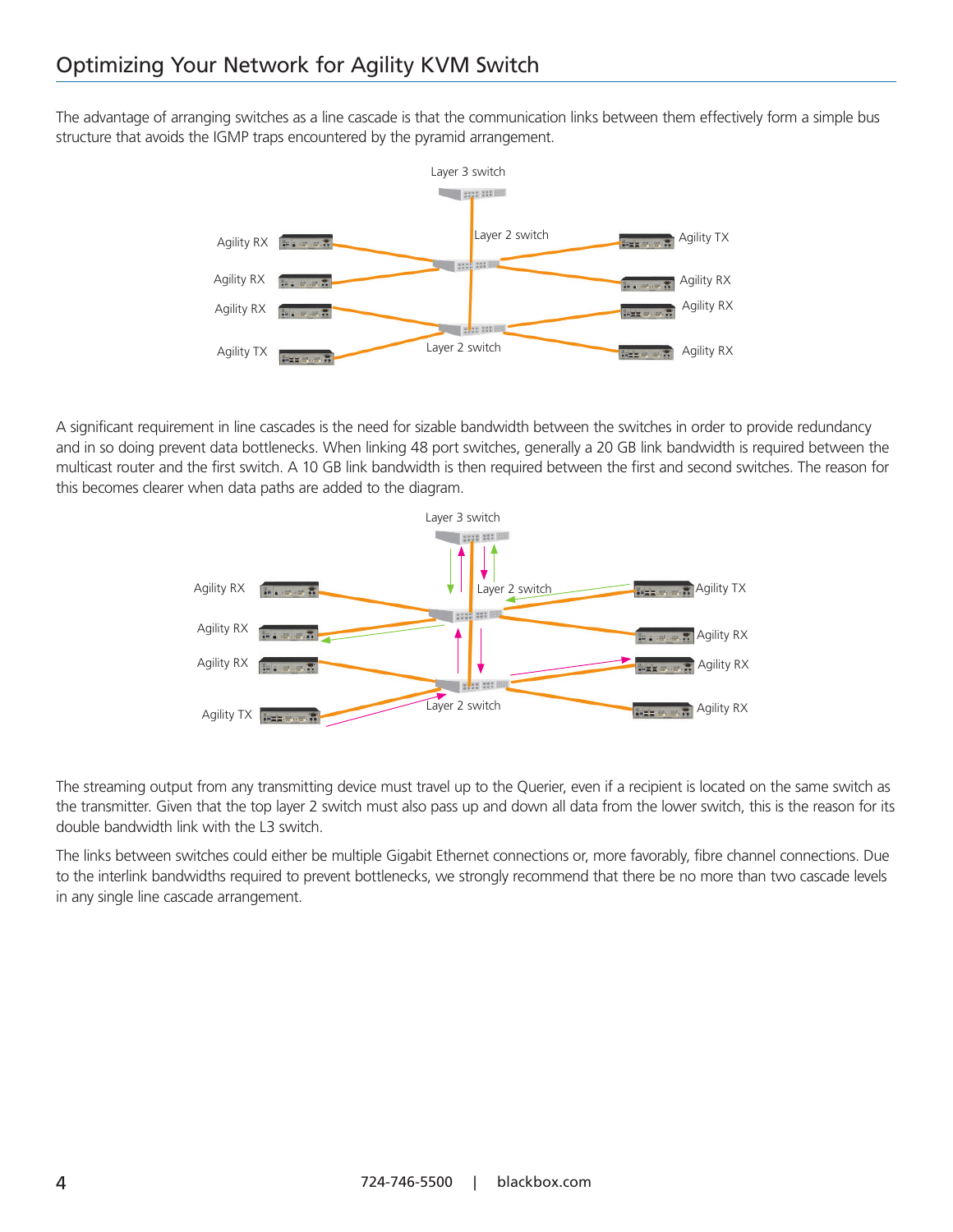## Configuring switches and Agility

The correct configuration of each switch can have a significant impact on overall performance, so in this section we'll take a look at the various issues. The precise configuration details for each switch vary with make and model, so please also check the Switch setups section where a selection of specific configuration details are made available for a limited number of common switches.

#### Enable IGMP snooping

IGMP snooping is an essential and effective tool to prevent multicast data from flooding the switches within a subnet. Ensure that IGMP snooping is enabled on every switch.

Ensure that the IGMP Fast-Leave option is enabled on all switches that have Agility units connected directly to them. This will allow the switches to respond quicker to changes in multicast arrangements.

As an alternative to IGMP, some Cisco switches also support a proprietary standard called CGMP (Cisco Group Management Protocol) which is not directly compatible with IGMP but achieves a similar outcome. CGMP sends multicast group messages at layer 2 and so switches can natively read these without needing to perform IGMP snooping. The use of CGMP is only possible if all of the switches within your network are Cisco units that support this standard.

#### Enable Jumbo frames (Jumbo packets)

For the majority of video resolutions that are transmitted by Agility units, standard Ethernet frame sizes are used to transfer video data quickly and efficiently. However, certain video resolutions cause issues that require Agility units to instead output Jumbo frames in order to correctly convey the necessary data. To efficiently handle these enlarged frames, the switches within the subnet need to have their Jumbo frames options enabled.

If any of the computers attached to your Agility transmitters are using/or will use any resolution that uses 2048 horizontal pixels (e.g. 2048 x 1152), ensure that Jumbo frames are enabled on all of the switches within the subnet.

#### Enable Spanning Tree Protocol

Multiple and redundant links between switches are important for both transfer speeds and network resilience. However, unless carefully managed, such multiple links can cause bridge loops to occur and that is what the Spanning Tree Protocol (STP) is designed to prevent. However, that's not the end of the story because STP can cause a new issue. It temporarily blocks newly found network links for tens of seconds to ascertain their function, often causing problematic timeouts. This also causes a problem for device discovery when using iPATH controller, whereby Agility units cannot be correctly configured. Therefore, it is important to enable STP on every switch and also enable a technique known as portfast on every switch port that is not a link to another switch.

## Choose the most appropriate switch forwarding mode

Every switch is built to transfer data from any one of its ports to any other as quickly as possible. Of the numerous factors involved to make this possible is the forwarding mode: the precise manner in which data packets are deciphered, checked, and transferred.

For use with Agility units, the Cut-through method generally produces the fastest results. However, if the network produces numerous data errors, then it may be necessary to use a Store-and-forward mode instead. On higher grade switches, the latter should not impact performance too greatly.

#### Alter Agility transmitter video settings, if necessary

Within each Agility transmitter there are various settings that affect the manner in which video is sent. Below is a brief summary of the common combinations. These settings can be accessed either through the Transmitter tab of iPATH or directly via the Agility browser-based configuration utility. Refer to the relevant user guides for details.

- If color quality is important, then leave Color depth at 24 bits and adjust other controls.
- If moving video images are being shown frequently, then leave Frame Skipping at a low percentage and instead reduce the Peak bandwidth limiter and Color depth.
- Where screens are quite static, try increasing the Background Refresh interval and/or increasing the Frame skipping percentage setting.

Make changes one at a time, in small steps, and view typical video images so that you can attribute positive or negative results to the appropriate control. Please refer to Glossary > Agility transmitter video settings.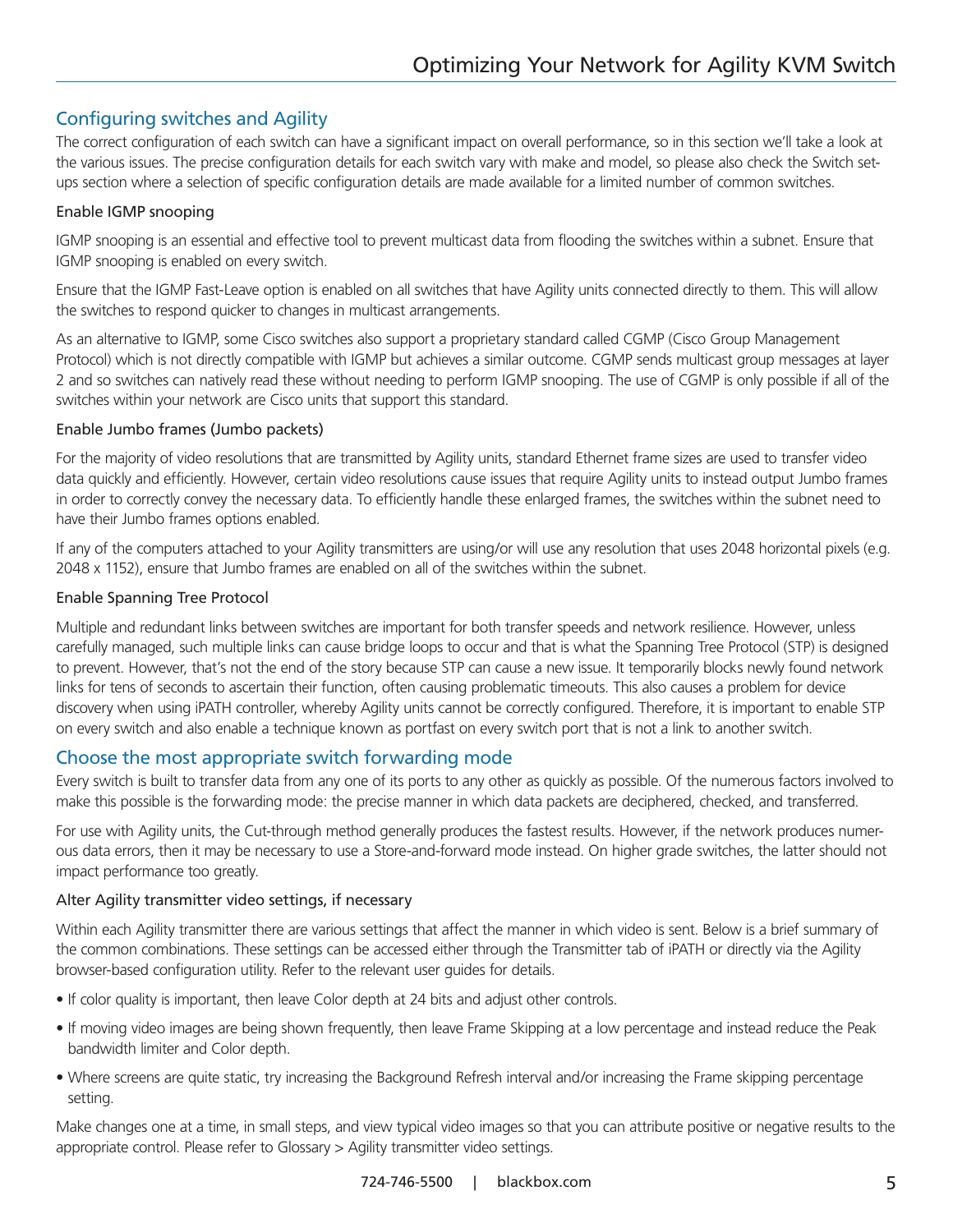#### Ensure that all Agility units are fully updated

Early versions of Agility firmware (pre v2.1) exhibited an issue with the timing of IGMP join and leave commands that caused multicast flooding (i.e. network congestion) in certain configurations. Ensure that all Agility units are fully updated to the latest firmware version.

## Troubleshooting

If you encounter problems during installation or operation, refer to the Troubleshooting section, or contact Black Box Technical Support at 724-746-5500 or info@blackbox.com.

Problem: The video image of the Agility receiver shows horizontal lines across the screen.

This issue is known as Blinding because the resulting video image looks as though you're viewing it through a venetian blind.

When video is transmitted by Agility units, the various lines of each screen are divided up and transmitted as separate data packets. If the reception of those packets is disturbed, then blinding is caused. The lines are displayed in place of the missing video data packets.

There are several possible causes for the loss of data packets:

- Incorrect switch configuration. The problem could be caused by multicast flooding, which causes unnecessary network traffic. This is what IGMP snooping is designed to combat; however, there can be numerous causes of the flooding.
- Speed/memory bandwidth issues within one or more switches. The speed and capabilities of different switch models varies greatly. If a switch cannot maintain pace with the quantity of data being sent through it, then it will inevitably start dropping packets.
- One or more Agility units may be outputting Jumbo frames due to the video resolution (2048 horizontal pixels) being used. If jumbo frames are output by an Agility unit, but the network switches have not been configured to use jumbo frames, the switches will attempt to break the large packets down into standard packets. This process introduces a certain latency and could be a cause for dropped packets.
- One or more Agility units may be using an old firmware version. Firmware versions prior to v2.1 exhibited an issue with the timing of IGMP join and leave commands that caused multicast flooding in certain configurations.

#### Remedies:

- Ensure that IGMP snooping is enabled on all switches within the subnet.
- Where each Agility unit is connected as the sole device on a port connection to a switch, enable IGMP Fast-Leave (aka Immediate Leave) to reduce unnecessary processing on each switch.
- Check the video resolution(s) being fed into the Agility transmitters. If video resolutions with 2048 horizontal pixels are unavoidable, then ensure that Jumbo frames are enabled on all switches.
- Check the forwarding mode on the switches. If Store-and-forward is being used, try selecting Cut-through as this mode causes less latency on lesser switch designs.
- Ensure that one device within the subnet is correctly configured as an IGMP Querier, usually a multicast router.
- Ensure that the firmware in every Agility unit is version 2.1 or greater.
- Try adjusting the transmitter settings on each Agility to make the output data stream as efficient as possible. See Alter Agility transmitter video settings if necessary for details.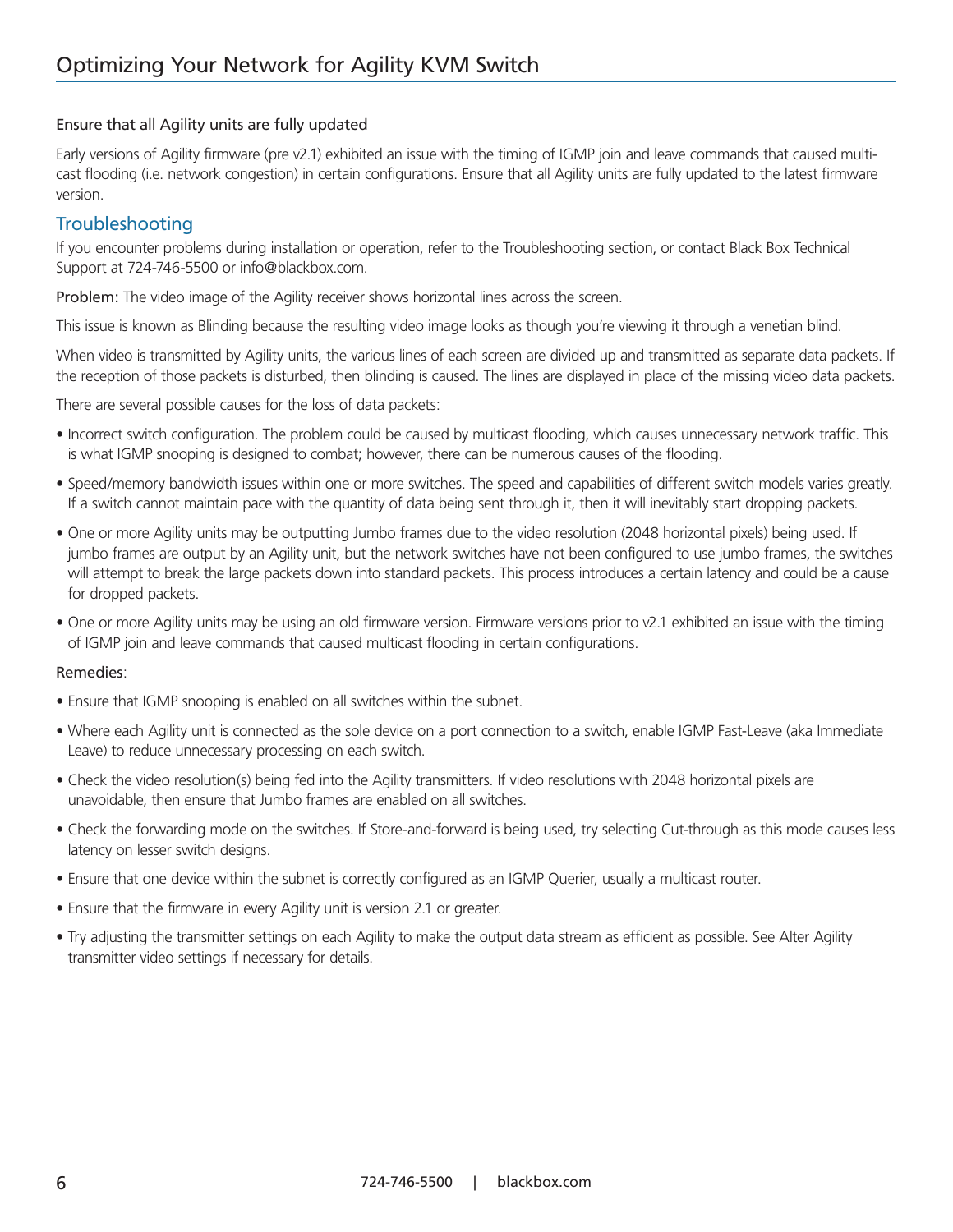Problem: The video image of the Agility receiver is slow to respond and the mouse pointer jumps when moved across the screen.

This issue is often related to either using dithering on the video output of one or more transmitting computers or using VGA-to-DVI video converters.

Dithering is used to improve the perceived quality and color depth of images by diffusing or altering the color of pixels between video frames. This practice is commonly used on Apple Mac systems that are equipped with Nvidia graphics cards. VGA-to-DVI converters unwittingly produce a similar issue by creating high levels of pixel background noise.

Agility units attempt to considerably reduce network traffic by transmitting only the pixels that change between successive video frames. When dithering is enabled and/or VGA-to-DVI converters are used, this can have the effect of changing almost every pixel between each frame, thus forcing the Agility transmitter to send the whole of every frame: resulting in greatly increased network traffic.

#### Remedies:

- Within the video settings of the sending computer(s), disable the "Dithering" option.
- Replace old VGA adapters on host computers with DVI video cards.

Problem: The audio output of the Agility receiver sounds like a scratched record.

This issue is called Audio crackle and is a symptom of the same problem that produces blinding (see left). The issue is related to missing data packets.

#### Remedies: As per blinding discussed left.

Problem: iPATH cannot locate working Agility units.

There are a few possible causes:

- The Agility units must be reset back to their zero config IP addresses for iPATH discovery. If you have a working network of Agility units without iPATH and then add iPATH to the network, iPATH will not discover the Agility units until they are reset to the zero config IP addresses.
- This could be caused by Layer 2 Cisco switches that have Spanning Tree Protocol (STP) enabled but do not also have portfast enabled on the ports to which Agility units are connected. Without portfast enabled, Agility units will all be assigned the same zero config IP address at reboot and iPATH will only acquire them one at a time on a random basis.

You can easily tell whether portfast is enabled on a switch that is running STP: When you plug the link cable from a working Agility unit into the switch port, check how long it takes for the port indicator to change from orange to green. If it takes roughly one second, portfast is on; if it takes roughly thirty seconds, then portfast is disabled.

#### Remedies:

- Ensure that the Agility units and the iPATH box are located within the same subnet. iPATH cannot cross subnet boundaries.
- Manually reset the Agility units to their zero config IP addresses. Please refer to the Agility user guide for details.
- Enable portfast on all switch ports that have Agility units attached to them or try temporarily disabling STP on the switches while iPATH is attempting to locate Agility units.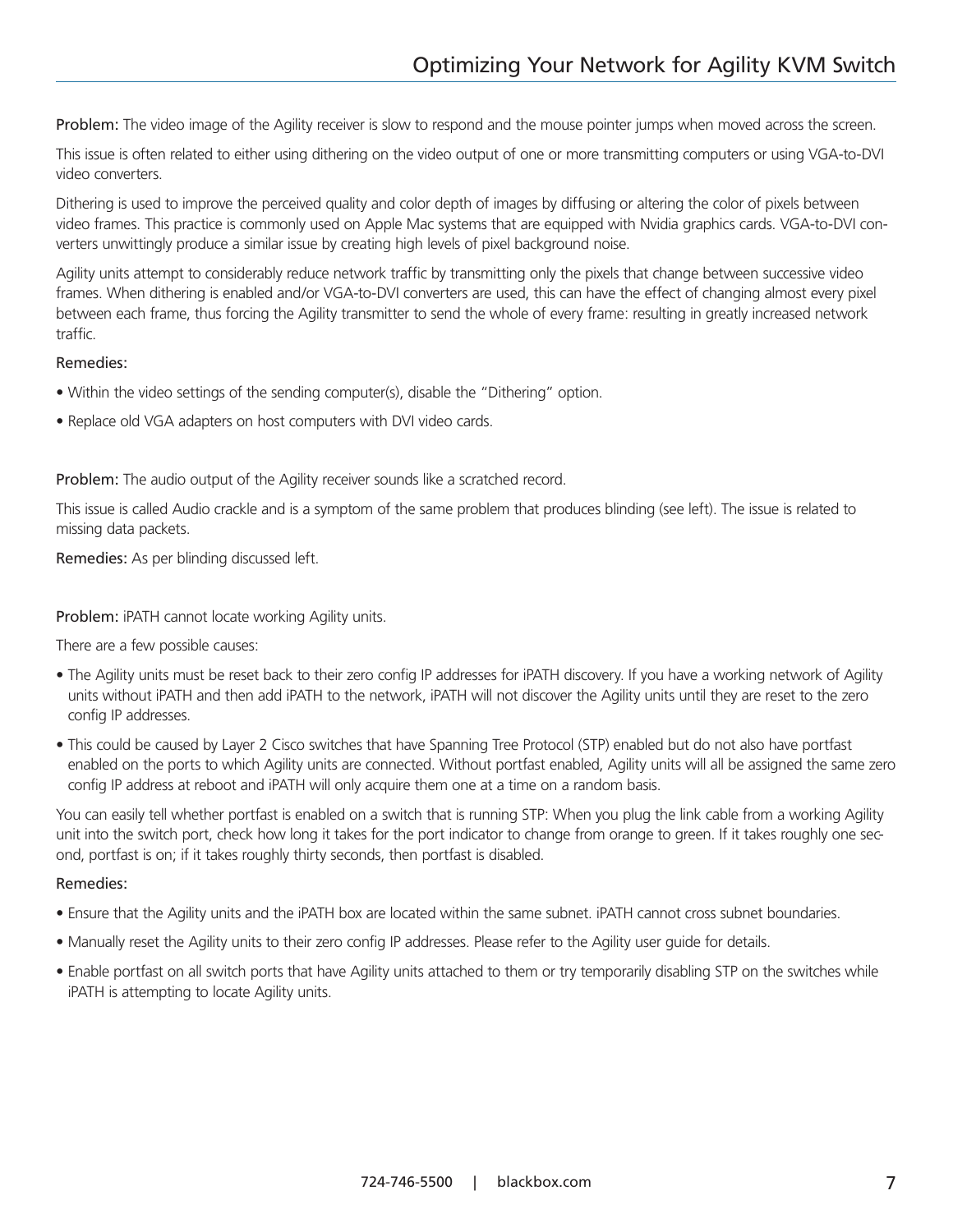## Glossary

#### Internet Group Management Protocol

The Internet Group Management Protocol (IGMP) is designed to prevent multicast flooding by allowing Layer 3 switches to check whether host computers within their care are interested in receiving particular multicast transmissions. They can then direct multicast data only to those points that require it and can shut off a multicast stream if the subnet has no recipients.

There are currently three IGMP versions: 1, 2, and 3, with each version building upon the capabilities of the previous one:

- IGMPv1 allows host computers to opt into a multicast transmission using a Join Group message; it is then incumbent on the router to discover when they no longer wish to receive; this is achieved by polling them (see IGMP Querier below) until they no longer respond.
- IGMPv2 includes the means for hosts to opt out as well as in, using a Leave Group message.
- IGMPv3 encompasses the abilities of versions 1 and 2 but also adds the ability for hosts to specify particular sources of multicast data.

Agility units make use of IGMPv2 when performing multicasts to ensure that no unnecessary congestion is caused.

#### IGMP Snooping

The IGMP messages are effective but only operate at layer 2—intended for routers to determine whether multicast data should enter a subnet. A relatively recent development has taken place within the switches that glue together all of the hosts within each subnet: IGMP Snooping. IGMP snooping means these layer 2 devices now have the ability to take a peek at the IGMP messages. As a result, the switches can then determine exactly which of their own hosts have requested to receive a multicast—and only pass on multicast data to those hosts.

#### IGMP Querier

When IGMP is used, each subnet requires one Layer 3 switch to act as a Querier. In this lead role, the switch periodically sends out IGMP Query messages, and in response all hosts report which multicast streams they wish to receive. The Querier device and all snooping Layer 2 switches, then update their lists accordingly (the lists are also updated when Join Group and Leave Group [IGMPv2] messages are received).

#### IGMP Fast-Leave (aka Immediate Leave)

When a device/host no longer wishes to receive a multicast transmission, it can issue an IGMP Leave Group message as mentioned above. This causes the switch to issue an IGMP Group—Specific Query message on the port (that the Leave Group was received on) to check that no other receivers exist on that connection that wish to remain a part of the multicast. This process has a cost in terms of switch processor activity and time.

Where Agility units are connected directly to the switch (with no other devices on the same port), then enabling IGMP Fast-Leave mode means that switches can immediately remove receivers without going through a full checking procedure. Where multiple units are regularly joining and leaving multicasts, this can speed up performance considerably.

#### Layer 2 and Layer 3: The OSI model

When discussing network switches, the terms Layer 2 and Layer 3 are very often used. These refer to parts of the Open System Interconnection (OSI) model, a standardized way to categorize the necessary functions of any standard network.

There are seven layers in the OSI model and these define the steps needed to get the data created by you (imagine that you are Layer 8) reliably down onto the transmission medium (the cable, optical fibre, radio wave, etc.) that carries the data to another user; to complete the picture, consider the transmission medium is Layer 0. In general, think of the functions carried out by the layers at the top as being complex, becoming less complex as you go lower down.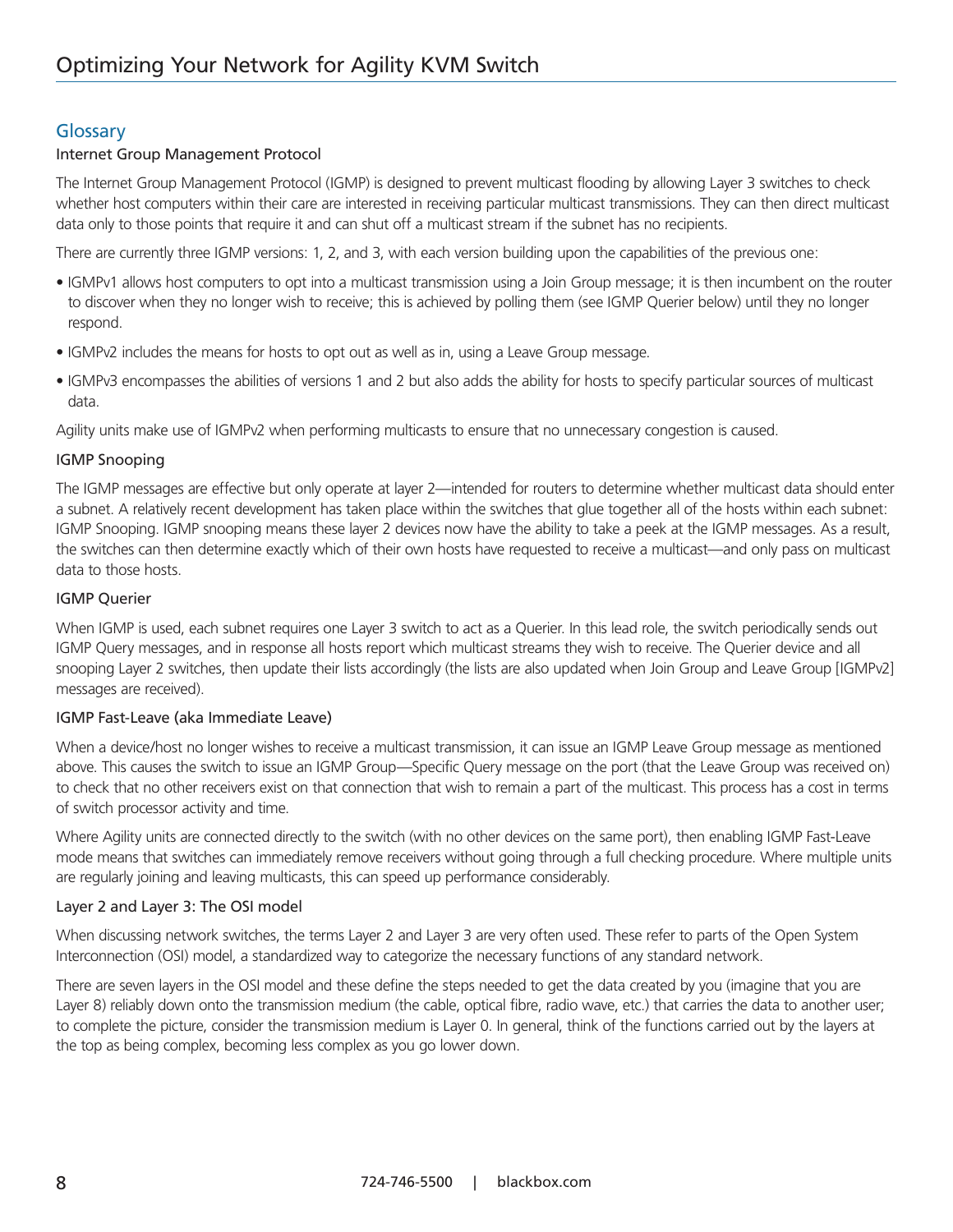

As your data travel down from you towards the transmission medium (the cable), they are successively encapsulated at each layer within a new wrapper. Although this analogy only goes so far, imagine each wrapper (with its payload of data) as a Russian Doll being placed into a slightly larger doll (along with a few instructions), ready for transport. Once transmission has been made to the intended destination, the reverse occurs: Each wrapper is stripped away (the Russian Dolls are opened) and the instructions examined until finally only the original data are left.



So why are Layer 2 and Layer 3 important when discussing Agility? The successful transmission of data relies upon fast and reliable passage through network switches—and most of these operate at either Layer 2 or Layer 3.

The job of any network switch is to receive each incoming network packet (the collection of Russian Dolls), strip away only the first few wrappers to discover the intended destination, then rewrap the packet and send it in the correct direction.

In simplified terms, the wrapper that is added at Layer 2 (by the sending system) includes the physical address of the intended recipient system, i.e. the unique MAC address (for example, 09:f8:33:d7:66:12) that is assigned to every networking device when manufactured. Deciphering recipients at this level is more straightforward than at Layer 3, where the address of the recipient is represented by a logical IP address (e.g. 192.168.0.10) and requires more knowledge of the surrounding network structure. Because of their more complex circuitry, Layer 3 switches are more expensive than Layer 2 switches of a similar build quality and are used more sparingly within installations.

## Jumbo frames (Jumbo packets)

Since its commercial introduction in 1980, the Ethernet standard has been successfully extended and adapted to keep pace with the ever improving capabilities of computer systems. The achievable data rates, for instance, have risen in ten-fold leaps from the original 10 Mbps to a current maximum of 100 Gbps.

While data speeds have increased massively, the standard defining the number of bytes (known as the Payload) placed into each data packet has remained resolutely stuck at its original level of 1500 bytes. This standard was set during the original speed era (10 Mbps) and offered the best compromise at that speed between the time taken to process each packet and the time required to resend faulty packets due to transmission errors.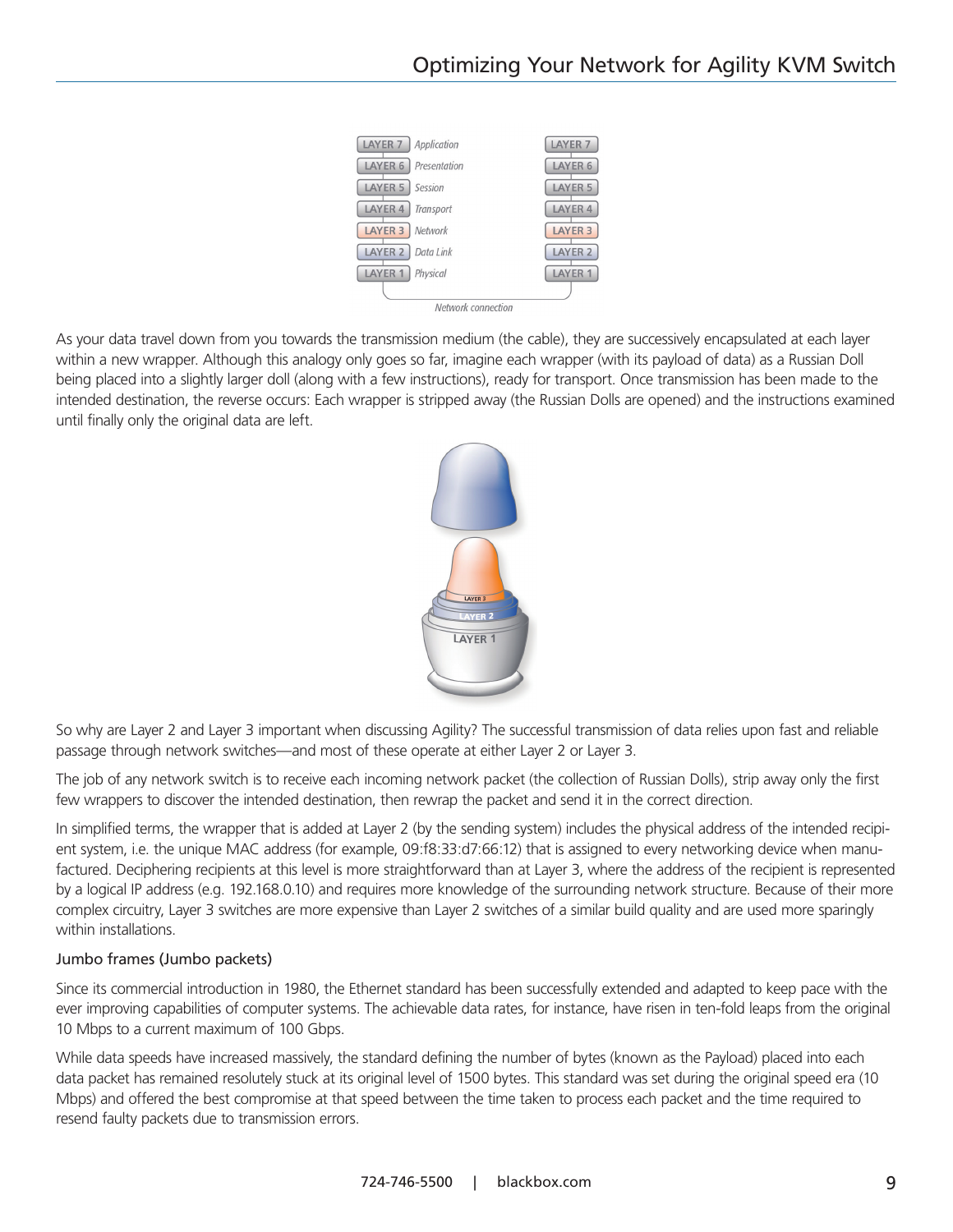## Optimizing Your Network for Agility KVM Switch

But now networks are much faster and files/data streams are much larger, so time for a change? Unfortunately, a wholesale change to the packet size is not straightforward as it is a fundamental standard and changing it would mean a loss of backward compatibility with older systems.

Larger payload options have been around for a while; however, they have often been vendor specific and at present they remain outside the official standard. There is, however, increased consensus on an optional "Jumbo" payload size of 9000 bytes and this is fully supported by the Agility units.

Jumbo frames (or Jumbo packets) offer advantages for Agility units when transmitting certain high resolution video signals across a network. This is because the increased data in each packet reduces the number of packets that need to be transferred and dealt with—thus reducing latency times.

The main problem is that for jumbo frames to be possible on a network, all of the devices on the network must support them.

#### Spanning Tree Protocol (STP)

To build a robust network, the design must include certain levels of redundancy within the interconnections between switches. This will help to ensure that a failure of one link does not lead to a complete failure of the whole network.

The danger of multiple links is that data packets, especially multicast packets, become involved in continual loops as neighboring switches use the duplicated links to send and resend them to each other.

To prevent such bridging loops from occurring, the Spanning Tree Protocol (STP), operating at layer 2, is used within each switch. STP encourages all switches to communicate and learn about each other. It prevents bridging loops by blocking newly discovered links until it can discover the nature of the link: is it a new host or a new switch?

The problem with this is that the discovery process can take up to 50 seconds before the block is lifted, causing problematic timeouts.

The answer to this issue is to enable the portfast variable for all host links on a switch. This will cause any new connection to go immediately into forwarding mode. However, take particular care not to enable portfast on any switch to switch connections as this can result in bridging loops.

#### Forwarding modes

In essence, the job of a layer 2 switch is to transfer as fast as possible, data packets arriving at one port out to another port as determined by the destination address. This is known as data forwarding and most switches offer a choice of methods to achieve this. Choosing the most appropriate forwarding method can often have a sizeable impact on the overall speed of switching:

- Store and forward is the original method and requires the switch to save each entire data packet to buffer memory, run an error check and then forward if no error is found (or otherwise discard it).
- Cut-through was developed to address the latency issues suffered by some store and forward switches. The switch begins interpreting each data packet as it arrives. Once the initial addressing information has been read, the switch immediately begins forwarding the data packet while the remainder is still arriving. Once all of the packet has been received, an error check is performed and, if necessary, the packet is tagged as being in error. This checking 'on-the-fly' means that cut-through switches cannot discard faulty packets themselves. However, on receipt of the marked packet, a host will carry out the discard process.
- Fragment-free is a hybrid of the above two methods. It waits until the first 64 bits have been received before beginning to forward each data packet. This way the switch is more likely to locate and discard faulty packets that are fragmented due to collisions with other data packets.
- Adaptive switches automatically choose between the above methods. Usually they start out as a cut-through switches and change to store and forward or fragment-free methods if large number of errors or collisions are detected.

So which one to choose? The Cut-through method has the least latency so is usually the best to use with Infinity units. However, if the network components and/or cabling generate a lot of errors, the Store and forward method should probably be used. On higher end store and forward switches, latency is rarely an issue.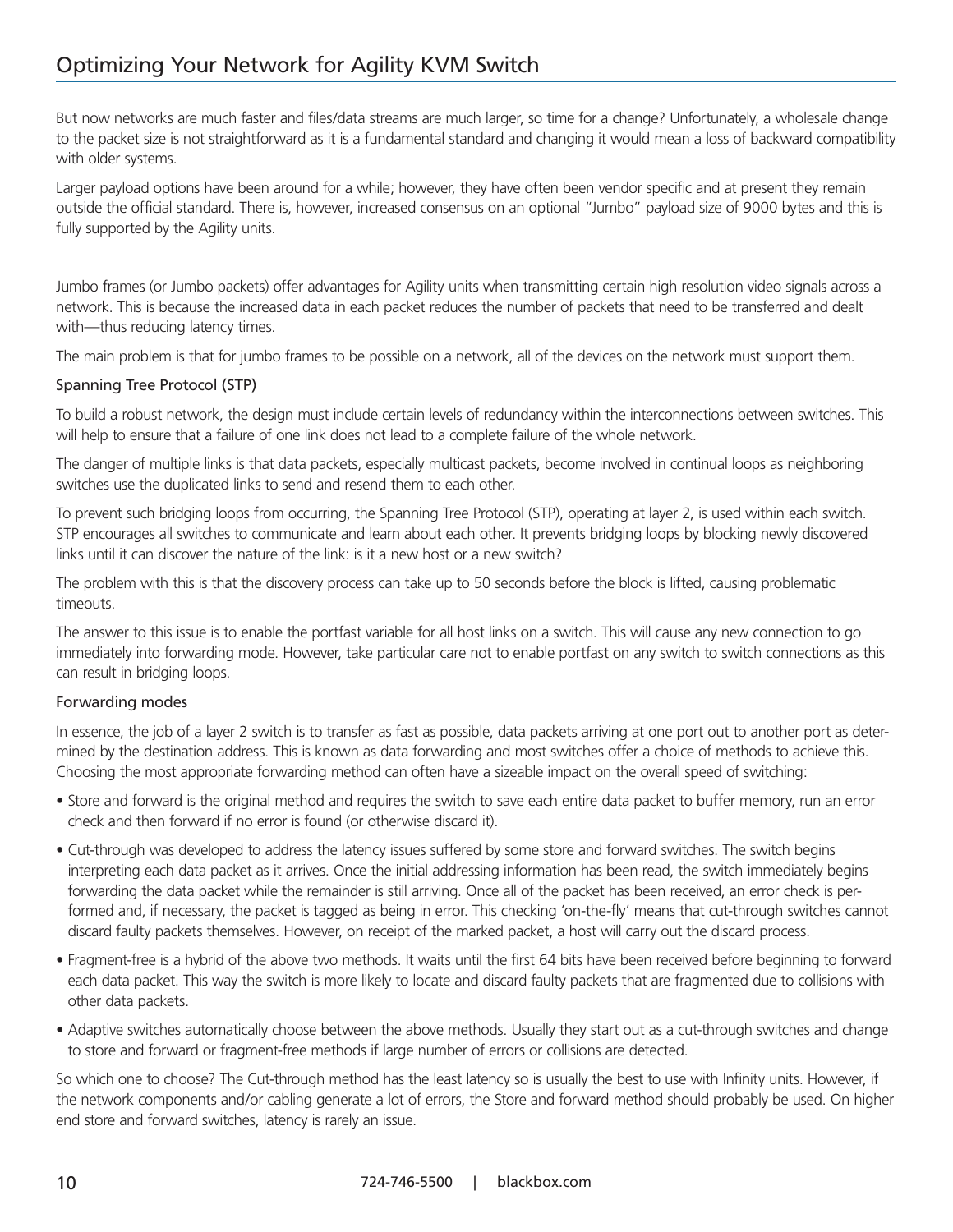#### Protocols and ports

To send high-resolution DVI video, audio, RS-232 serial, and four USB streams across a standard Gigabit Ethernet network, Agility units rely upon a combination of industry standard protocols. These protocols operate at Layer 4 (the Transport layer) in the OSI model, which is another level of sophistication above the Layer 2 and 3 techniques enacted by the switches and routers through which it travels.

#### **TCP**

TCP (Transmission Control Protocol) is a fundamental internetworking standard that allows a reliable data delivery route to be established between two hosts or devices. To ensure reliability of data transfer, TCP employs various techniques: Flow control to regulate data flow to suit the receiver, error detection to locate and replace corrupted packets, and congestion control to avoid swamping a busy network.

By their nature, the techniques employed for TCP connections impose a certain latency to the connections. For this reason, TCP is used by Agility to handle the slightly less time-sensitive, but highly accuracy-sensitive RS-232 serial and USB data links.

#### UDP

Like TCP, UDP (User Datagram Protocol) is a fundamental standard that provides a data route between hosts and devices. However, unlike TCP, it does not carefully regulate the link. Once setup, data is sent to receiver(s) without knowledge of either their status or that of sent data. For this reason, UDP is totally unsuited for important control signals, however, it is ideal for data streams that can easily cope with the odd lost frame: video and audio. The great advantage of UDP is that its latency is minimal and it also allows one sender to communicate with more than one receiver. As such, UDP is a key component of multicasting.

#### Ports used

Agility units use various ports to achieve their various parallel data transfers.

| Data          | Protocol   | Ports        |
|---------------|------------|--------------|
| RS-232 serial | <b>TCP</b> | 3030         |
| <b>USB</b>    | <b>TCP</b> | 3040 to 3050 |
| Control       | <b>TCP</b> | 3000         |
| Video         | <b>UDP</b> | 1237         |
| Audio         | <b>UDP</b> | 3020         |

#### Ports used for parallel data transfers.

If Agility communications are required to cross a firewall within the network, these ports must be opened to allow access.

#### Agility transmitter video settings

Each Agility transmitter includes controls to help you customize how video data is transmitted. When configured correctly for the application, these can help to increase data efficiency.

#### Background Refresh

The transmitter sends portions of the video image only when they change. In order to give the best user experience, the transmitter also sends the whole video image, at a lower frame rate, in the background. The Background Refresh parameter controls the rate at which this background image is sent. The default value is "every 32 frames," meaning that a full frame is sent in the background every 32 frames. Reducing this to "every 64 frames" or more will reduce the amount of bandwidth that the transmitter consumes. On a high-traffic network, this parameter should be reduced in this way to improve overall system performance.

#### Color Depth

This parameter determines the number of bits required to define the color of every pixel. The maximum (and default) value is "24 bit." By reducing the value, you can significantly reduce bandwidth consumption, at the cost of video color reproduction.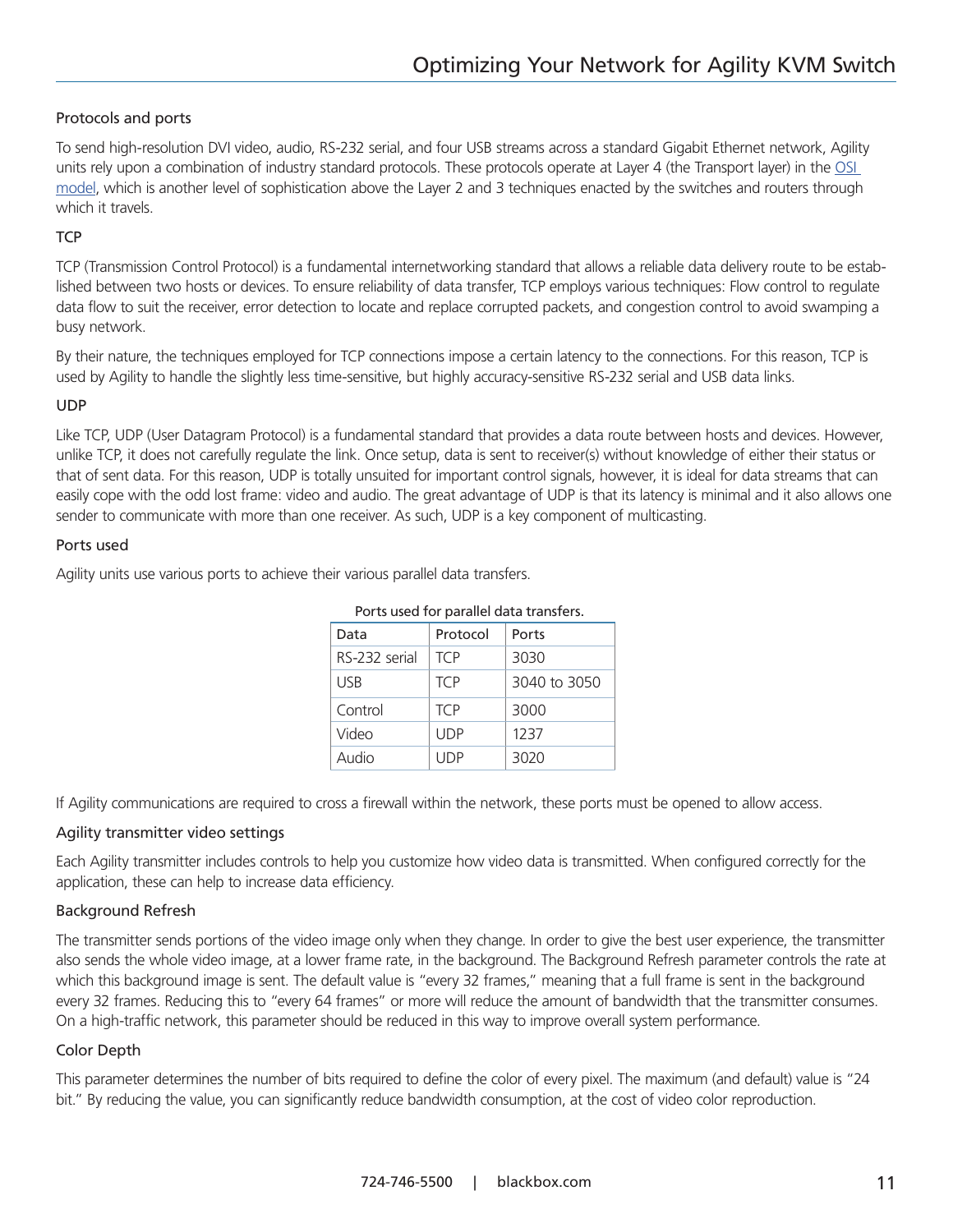#### Peak Bandwidth Limiter

The transmitter will employ a "best effort" strategy in sending video and other data over the IP network. This means it will use as much of the available network bandwidth as necessary to achieve optimal data quality, although typically the transmitter will use considerably less than the maximum available.

To prevent the transmitter from "hogging" too much of the network capacity, you can reduce this setting to place a tighter limit on the maximum bandwidth permissible to the transmitter.

#### Frame Skipping

Frame Skipping involves "missing out" video frames between those captured by the transmitter. For video sources that update only infrequently or for those that update very frequently but where high fidelity is not required, frame skipping is a good strategy for reducing the overall bandwidth consumed by the system.

#### Cisco Catalyst 2960S and 3750

You need to configure the following settings:

- Assign switch IP address and default gateway
- Assign VLAN1 with an IP address
- Enable IGMP snooping
- Enable IGMP querier
- Enable Jumbo packets and choose the Max setting.
- Set portfast for STP

#### Assign switch IP address and default gateway

Beginning in privileged EXEC mode, follow these steps to manually assign IP information to multiple switched virtual interfaces (SVIs).

- 1. configure terminal
- 2. interface vlan 1
- 3. ip address <ip-address subnet-mask>
- 4. exit
- 5. ip default-gateway <ip-address>
- 6. end
- 7. show interfaces vlan 1
- 8. show ip redirects
- 9. copy running-config startup config

#### Assign VLAN1 with an IP address

- 1. configure terminal
- 2. vlan 1
- 3. end
- 4. copy running-config startup config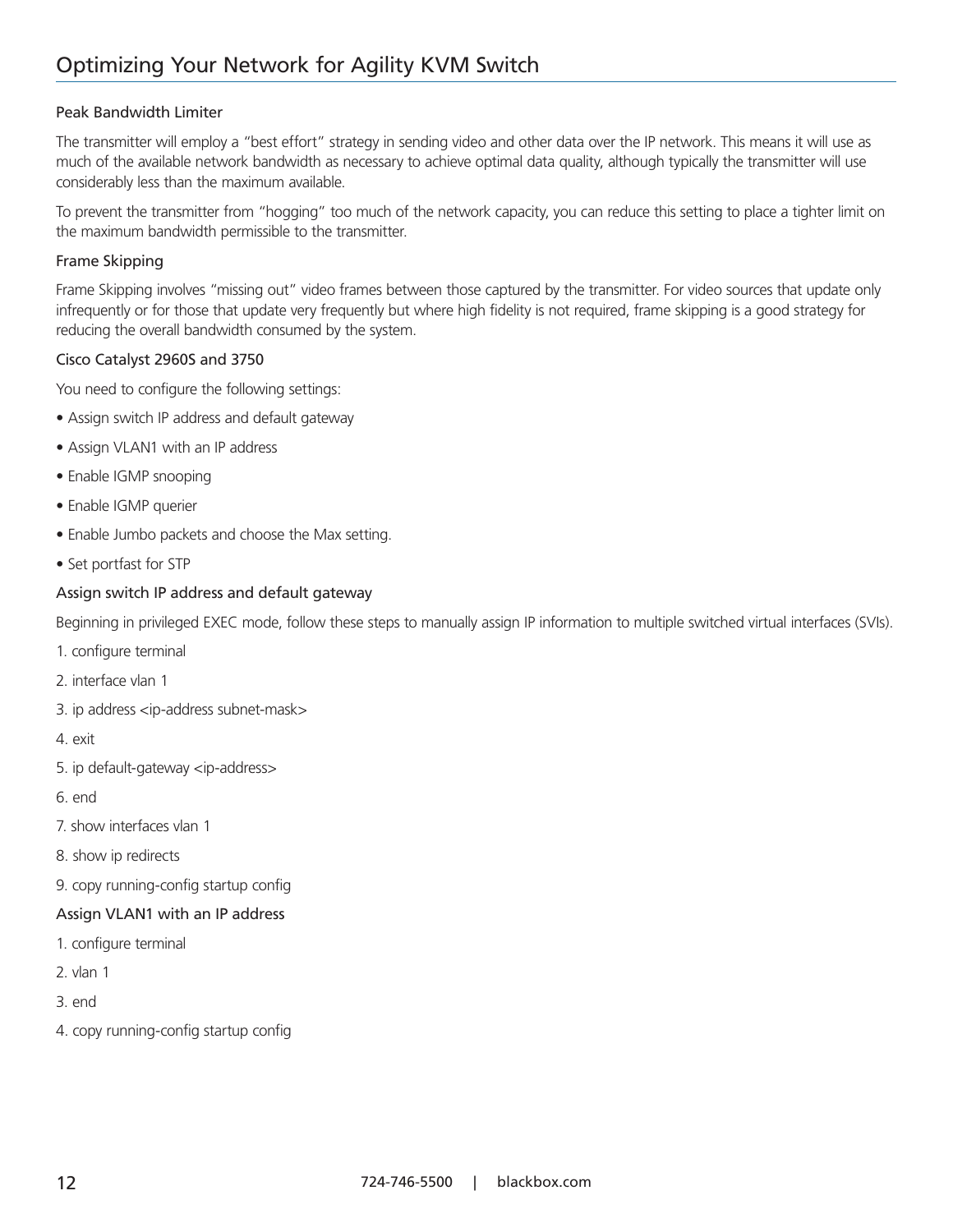#### Enabling IGMP snooping

Beginning in privileged EXEC mode follow these steps to globally enable IGMP Snooping on the switch, first globally and then on VLAN1.

Globally:

- 1. configure terminal
- 2. ip igmp snooping

3. end

4. copy running-config startup-config

On VLAN1:

- 1. configure terminal
- 2. ip igmp snooping vlan 1

3. end

4. copy running-config startup-config

#### Enable IGMP querier

Enable IGMP Querier using the following commands in CLI mode

- 1. configure terminal
- 2. ip igmp snooping querier
- 3. end
- 4. show ip igmp snooping vlan 1
- 5. copy running-config startup-config

#### Enable jumbo frames

Enable Jumbo frames and set the size to the maximum (9000 bytes).

- 1. configure terminal
- 2. system mtu jumbo 9000
- 4. end
- 5. copy running-config startup-config
- 6. reload

#### Enable STP portfast

- 1. configure terminal
- 2. interface <interface-id>
- 3. spanning-tree portfast
- 4. end
- 5. show spanning-tree interface <interface-id> portfast
- 6. copy running-config startup-config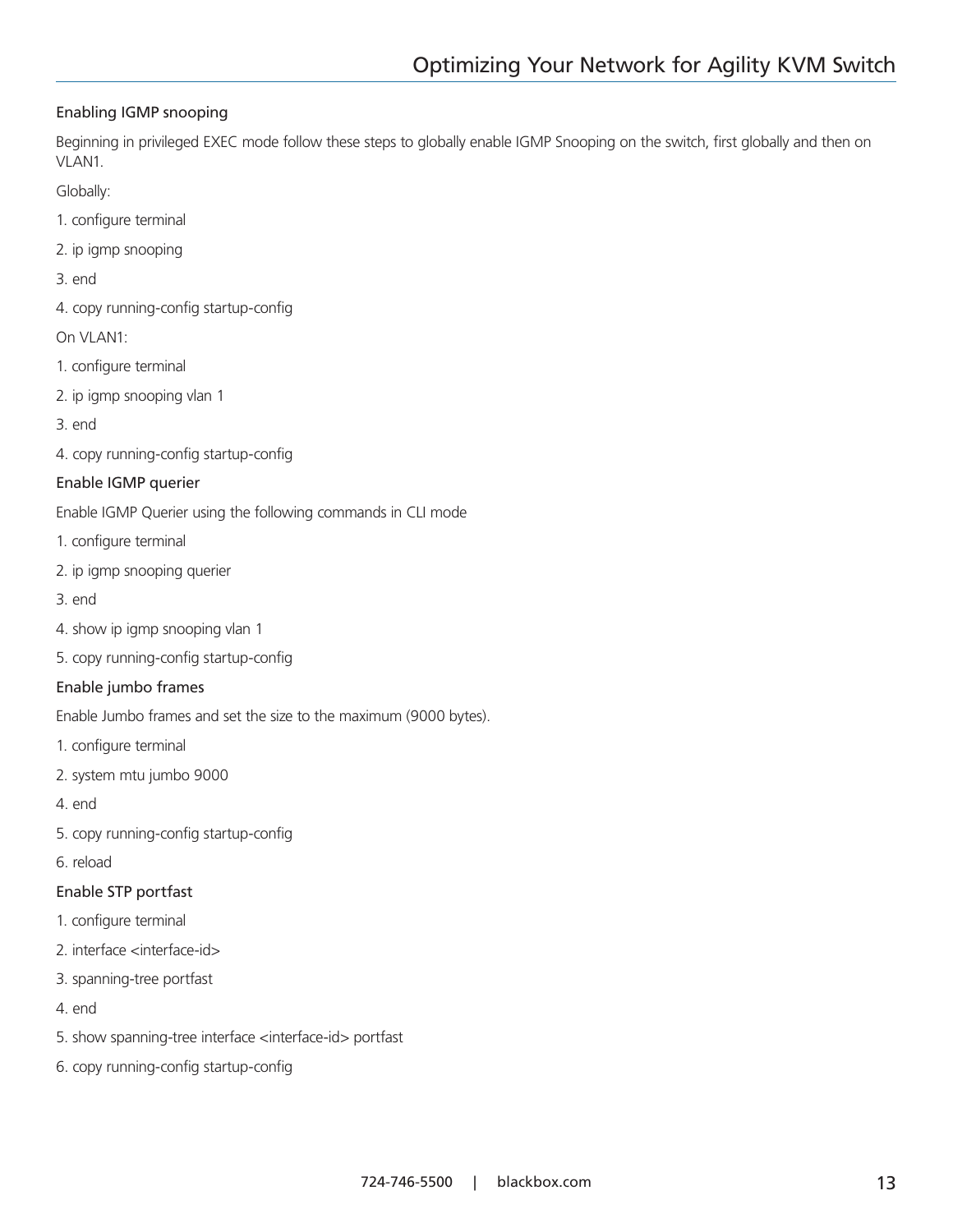#### Cisco 6500

For Cisco 6500 switches, portfast must be enabled for the initial device discovery process.

- 1. Switch<config-if>#
- 2. Switch<config-if>#spanning-tree portfast

#### ip igmp snooping fast-leave

To enable IGMPv3-snooping fast-leave processing, use the ip igmp snooping fast-leave command in interface configuration mode. To disable fast-leave processing, use the no form of this command:

- ip igmp snooping fast-leave
- no ip igmp snooping fast-leave

#### Syntax Description

This command has no arguments or keywords.

#### **Defaults**

The defaults are as follows:

- IGMP version 2-Disabled
- IGMP version 3-Enabled

#### Command Modes

Interface configuration

#### Command History

Release Modification

- 12.2(17d)SXB Support for this command on the Supervisor Engine 2 was extended to Release 12.2(17d)SXB.
- 12.2(33)SRA This command was integrated into Cisco IOS Release 12.2(33)SRA.

#### Usage Guidelines

This command is not supported on Cisco 7600 series routers that are configured with a Supervisor Engine 720.

Enter this command in VLAN interface configuration mode only.

#### Extreme X460-24t

You need to configure the following settings:

- Assign VLAN1 with an IP address
- Enable IGMP Snooping
- Enable IGMP Fast Leave
- Enable Jumbo packets and set the size to the Max

#### Assign VLAN1 with an IP address

1. Connect a terminal or workstation running terminal emulation software to the console port, as detailed in "Using the Console Interface".

- 2. At your terminal, press [Return] one or more times until you see the login prompt.
- 3. At the login prompt, enter your user name and password. The user name is not case-sensitive. The password is case-sensitive. Ensure that you have entered a user name and password with administrator privileges.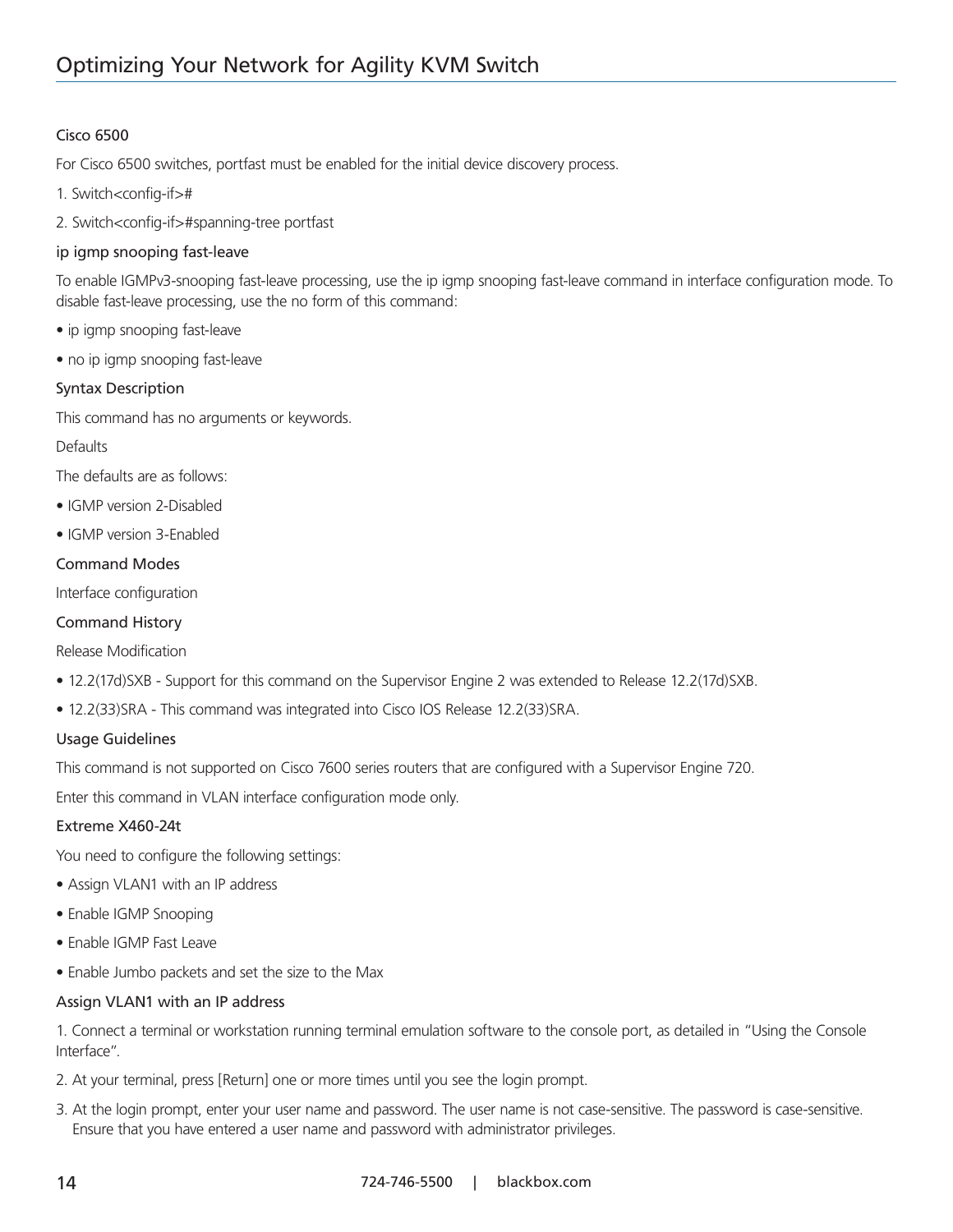If you are logging in for the first time, use the default user name admin to log in with administrator privileges. For example: login: admin

Administrator capabilities enable you to access all switch functions. The default user names have no passwords assigned.

If you have been assigned a user name and password with administrator privileges, enter them at the login prompt.

4. At the password prompt, enter the password and press [Return].

When you have successfully logged in to the switch, the command line prompt displays the name of the switch.

5. Assign an IP address and subnetwork mask for the default VLAN by using the following command:

 configure {vlan} <vlan\_name> ipaddress [<ipaddress> {<ipNetmask>} | ipv6-linklocal| {eui64} <ipv6\_address\_mask>] For example:

configure vlan default ipaddress 123.45.67.8 255.255.255.0

The changes take effect immediately.

*NOTE: As a general rule, when configuring any IP addresses for the switch, you can express a subnet mask by using dotted decimal notation or by using classless inter domain routing notation (CIDR). CIDR uses a forward slash plus the number of bits in the subnet mask. Using CIDR notation, the command identical to the previous .*

Example is:

configure vlan default ipaddress 123.45.67.8/24

6. Configure the default route for the switch using the following command:

configure iproute add default <gateway> {<metric>} {multicast | multicast-only | unicast | unicast-only} {vr <vrname>}

For example:

configure iproute add default 123.45.67.1

7. Save your configuration changes so that they will be in effect after the next switch reboot.

If you want to save your changes to the currently booted configuration, use the following command:

save ExtremeXOS

 This allows you to select or create a configuration file name of your choice to save the configuration to. If you want to save your changes to an existing or new configuration file, use the following command:

save configuration [<existing-config> | <new-config>]

8. When you are finished using the facility, log out of the switch by typing:

logout or quit

#### Enable IGMP Snooping

To enable or disable IGMP snooping, use the following commands:

enable igmp snooping {forward-mcrouter-only | {vlan} <name> | with-proxy vr <vrname>}

disable igmp snooping {forward-mcrouter-only | with-proxy | vlan <name>}

#### Enable IGMP Fast Leave

Enabling and Disabling IGMP Snooping Fast Leave

To enable the fast leave:

enable igmp snooping {vlan} <name> fast-leave

To disable the fast leave:

disable igmp snooping {vlan} <name> fast-leave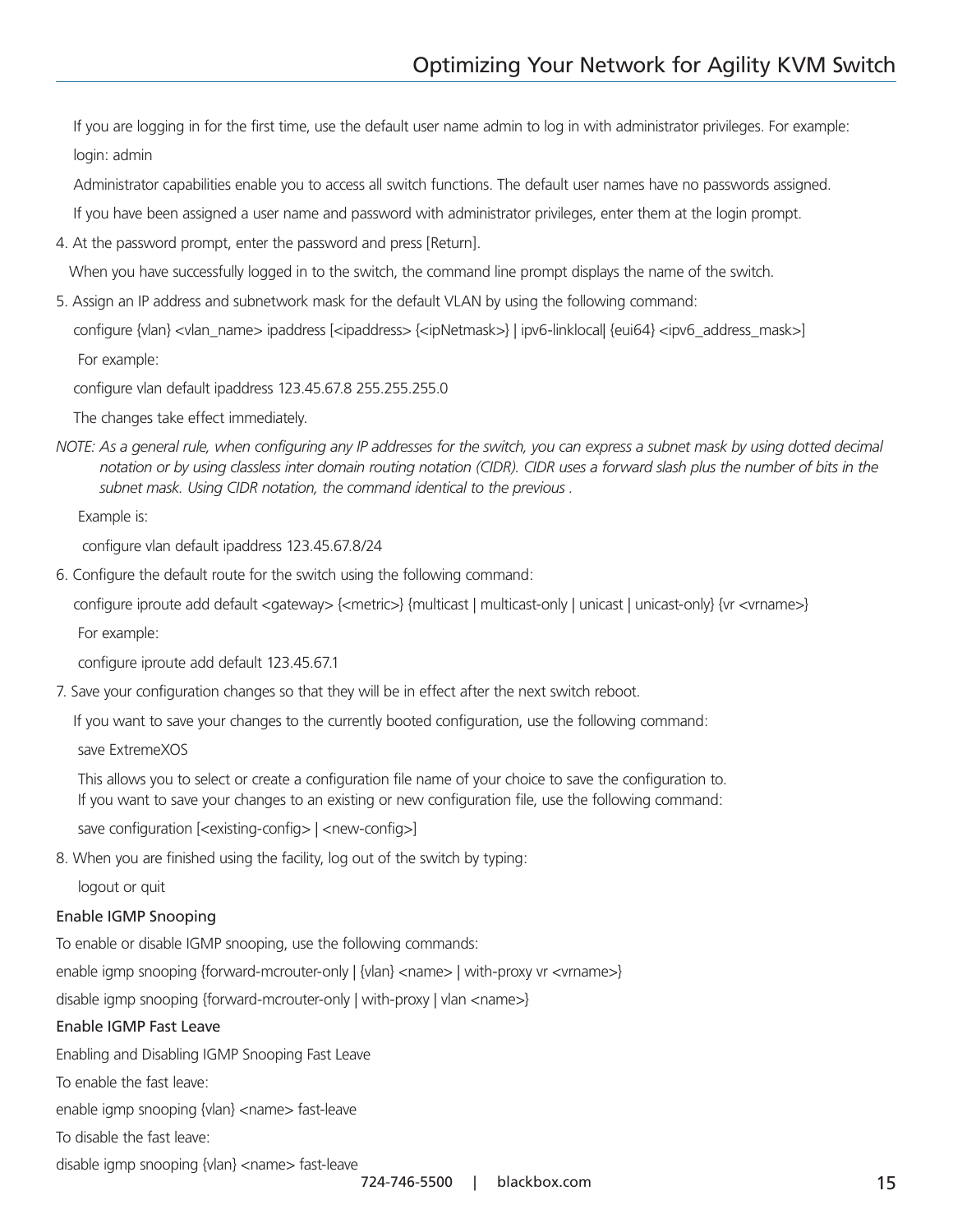Enable Jumbo packets and set the size to the Max

To enable jumbo frame support, enable jumbo frames on the desired ports. To set the maximum jumbo frame size, use the following command:

configure jumbo-frame-size <framesize>

The jumbo frame size range is 1523 to 9216. This value describes the maximum size of the frame in transit (on the wire), and includes 4 bytes of CRC plus another 4 bytes if 802.1Q tagging is being used.

Set the MTU size for the VLAN by using the following command:

configure ip-mtu <mtu> vlan <vlan\_name>

#### HP ProCurve 2810 and 2910

Using Command Line Interface (CLI) will provide access to the switch's full set of commands.

The settings below affect multicast operation on the switch.

#### IGMP

IGMP configuration is disabled by default on ProCurve 2810 and 2910 switches.

• To determine the current status of IGMP use the command:

show ip igmp config

• To enable or disable IGMP use the command:

[no] ip igmp

• To enable or disable IGMP Querier function use:

[no] ip igmp querier

#### Jumbo frames

Jumbo packet support is disabled by default oon ProCurve 2810 and 2910 switches.

• To determine the current jumbo configuration setting use the command:

show vlans

• To enable or disable jumbo packet support issue the following command in Manager level operation :

[no] vlan 1 jumbo

This lists static VLANs configured on the switch. The Jumbo column indicates whether the given VLAN is configured for Jumbo packets or not.

#### Spanning-Tree Protocol (STP)

STP is disabled by default on ProCurve 2810 and 2910 switches.

• To determine the current STP configuration on the switch use the command:

show spanning-tree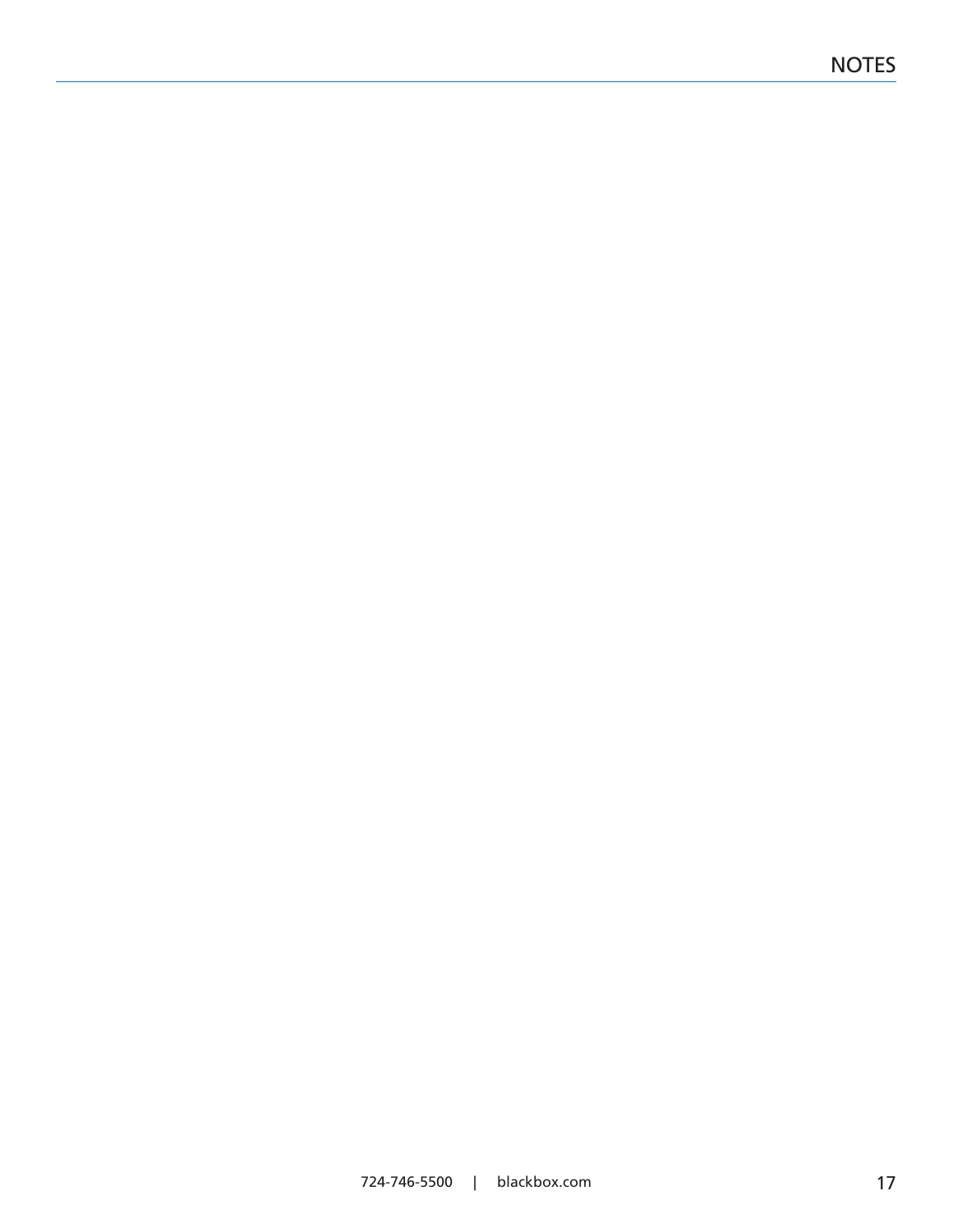## NOTES